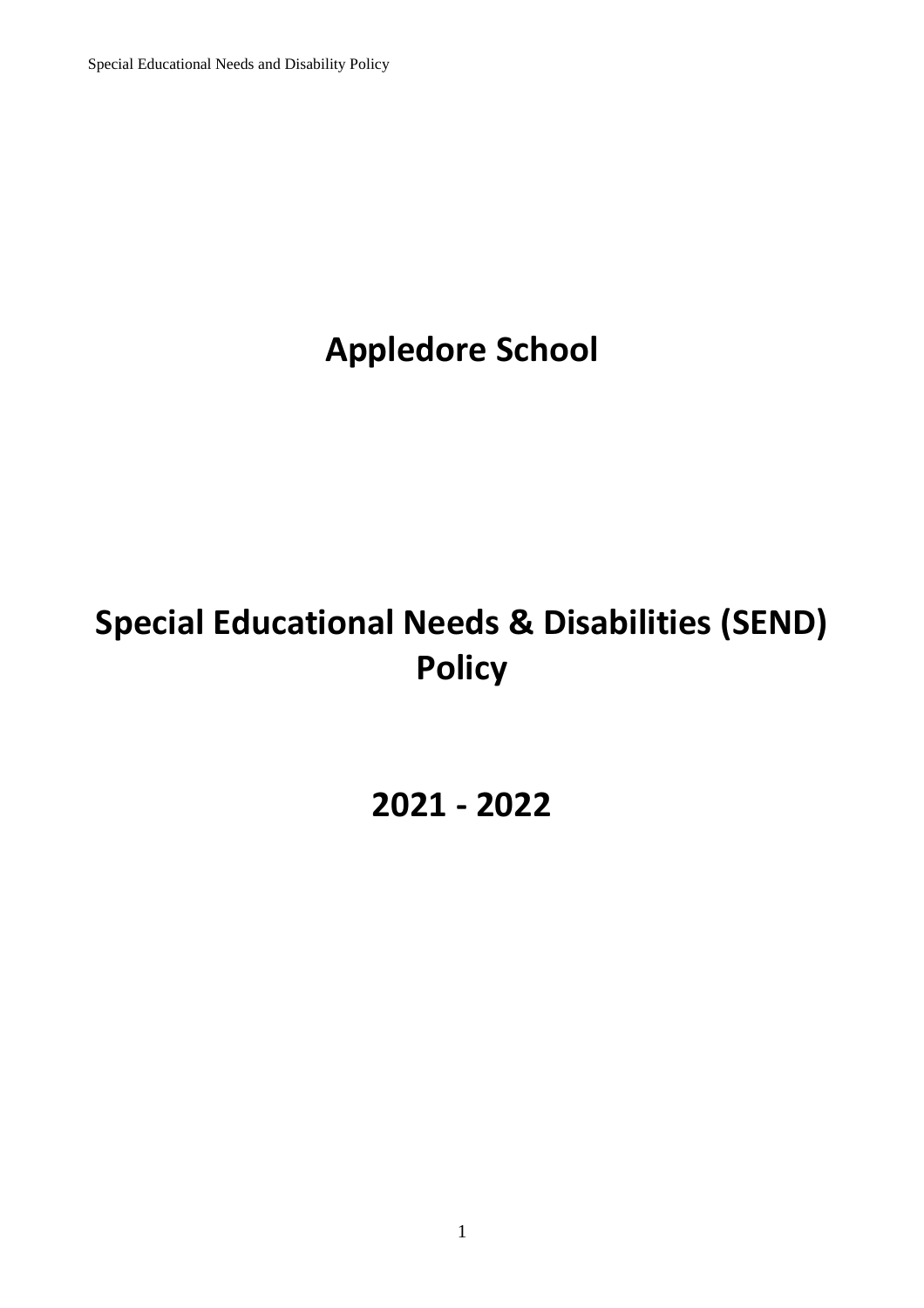#### **Context**

This policy was developed in consultation with parents/carers, staff and pupils of the school community and pays due regard to:

- The SEND Code of Practice: 0 to 25 years (2015)
- This guidance refers to Part 3 of the Children and Families Act 2014 and associated regulations.
- Equality Act 2010

| Governor responsible for<br><b>SEND:</b>                                                                    | <b>Richard Thomas</b>                                              |                                                                                                                                                                                                                                                                                                                                                                                                                    |  |
|-------------------------------------------------------------------------------------------------------------|--------------------------------------------------------------------|--------------------------------------------------------------------------------------------------------------------------------------------------------------------------------------------------------------------------------------------------------------------------------------------------------------------------------------------------------------------------------------------------------------------|--|
| <b>Headteacher:</b>                                                                                         | Jeremy Cooper                                                      |                                                                                                                                                                                                                                                                                                                                                                                                                    |  |
| <b>Special Educational Needs Co-</b><br>ordinator (SENCO):                                                  | Julie McMorine                                                     |                                                                                                                                                                                                                                                                                                                                                                                                                    |  |
| <b>SENCo Qualifications:</b>                                                                                | SENCO is a member of the Senior Leadership Team<br>NASENDCO (2016) |                                                                                                                                                                                                                                                                                                                                                                                                                    |  |
| <b>Contact details:</b>                                                                                     | Julie.mcmorine@appledoreprimary.co.uk                              |                                                                                                                                                                                                                                                                                                                                                                                                                    |  |
| This policy will be reviewed annually                                                                       |                                                                    |                                                                                                                                                                                                                                                                                                                                                                                                                    |  |
| <b>SEND Policy Review: 2021</b>                                                                             |                                                                    | <b>SEND Governor reviewed: 2022</b>                                                                                                                                                                                                                                                                                                                                                                                |  |
| Other key school policies/plans relevant to the<br><b>SEND policy</b><br>(please remove or add as required) |                                                                    | Safeguarding and Child Protection<br><b>Behaviour and Anti-Bullying</b><br><b>Children with Medical Needs</b><br><b>Data Protection Policy</b><br><b>Accessibility Plan/Strategy</b><br>Pupil Premium Plan<br><b>School Admissions</b><br><b>Schools Complaints procedures</b><br><b>Health and Safety</b><br>Relationships and Sex Education<br>Teacher's Standards 2012<br><b>Equality Policy and objectives</b> |  |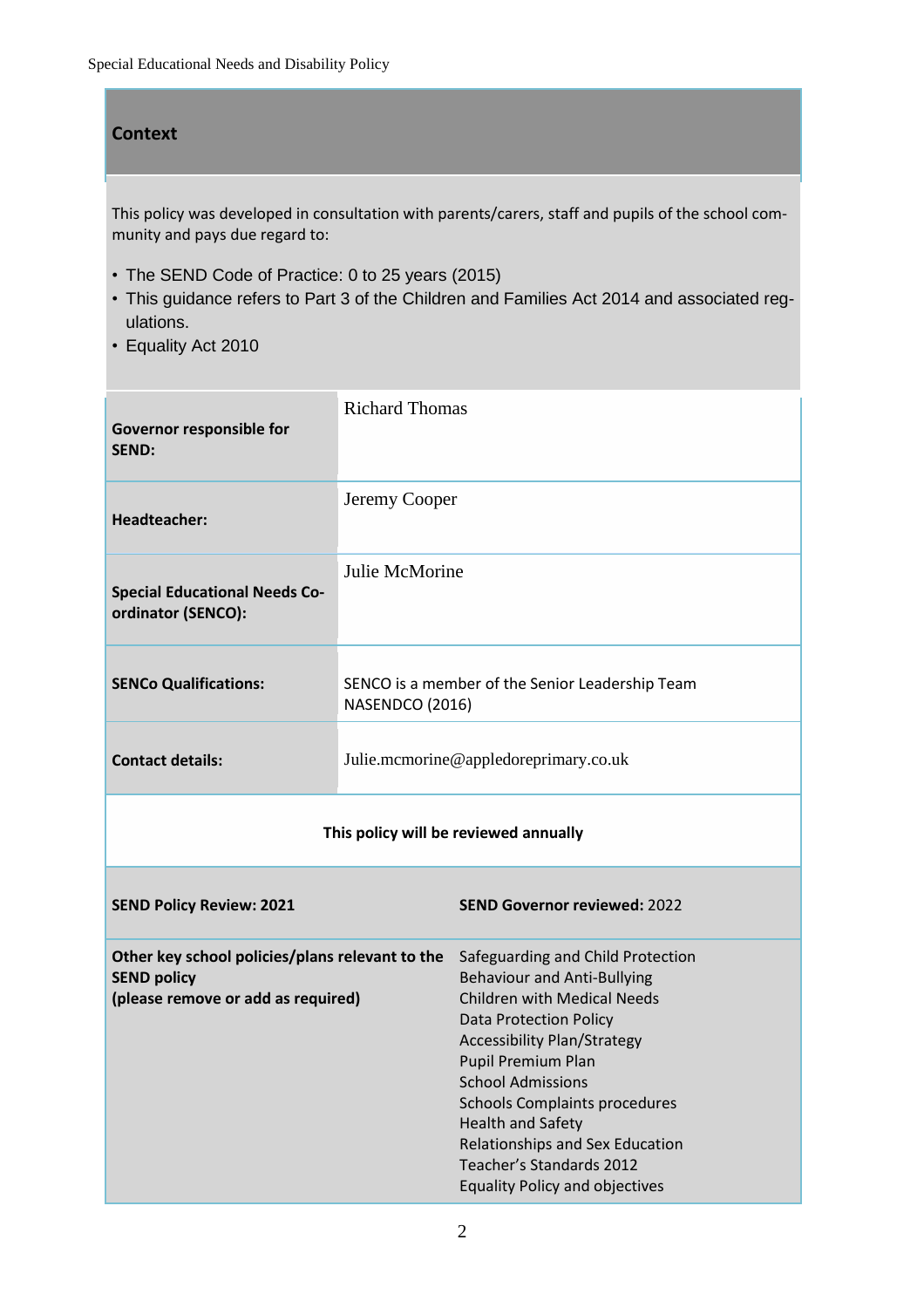This Policy seeks to promote the successful inclusion of pupils with special educational needs and disabilities at Appledore School.

#### **Rationale:**

At Appledore School we are committed to offering an inclusive curriculum to ensure the best possible progress for all of our pupils whatever their needs or abilities. All children are of equal value and deserve access to resources and opportunities to develop their full potential. At Appledore school we work in collaboration with families and external agencies to ensure all pupils are given full opportunity to reach their potential and achieve success.

# **Special Educational Needs and Disability (SEND):**

- *• 'A child or young person has SEN if they have a learning difficulty or disability which calls for special educational provision to be made for him or her.*
- *• A child of compulsory school age or a young person has a learning difficulty or disability if he or she:*
	- *• has a significantly greater difficulty in learning than the majority of others of the same age, or*
	- *• has a disability which prevents or hinders him or her from making use of facilities of a kind generally provided for others of the same age in mainstream schools or mainstream post-16 institutions'*

Special Education Needs and Disability Code of Practice: 0-25 years January 2015

# [https://www.gov.uk/government/uploads/system/uploads/attach](https://www.gov.uk/government/uploads/system/uploads/attachment_data/file/398815/SEND_Code_of_Practice_January_2015.pdf)[ment\\_data/file/398815/SEND\\_Code\\_of\\_Practice\\_January\\_2015.pdf](https://www.gov.uk/government/uploads/system/uploads/attachment_data/file/398815/SEND_Code_of_Practice_January_2015.pdf)

#### **School Admissions**

No pupil will be refused admission to Appledore School on the basis of their special educational need. In line with the Equality Act 2010 we will not discriminate against disabled children in respect of admissions for a reason related to their disability. We will use our best endeavours to provide effective educational provision.

Parents or carers seeking the admission of a pupil with mobility difficulties are advised to approach the school well in advance so that consultations can take place. The school's Accessibility Plan/Strategy is available on request or from the school website.

# **[https://www.gov.uk/guidance/equality-act-2010-guidance](https://www.gov.uk/guidance/equality-act-2010-guidance%23history)**

# **SEND Information Report**

Schools have a duty to publish SEN information annually so that parents/carers can see what support a school provides for its pupils. This will be accessible on the school's website. Further details on the SEND Information Report can be found in Appendix 1.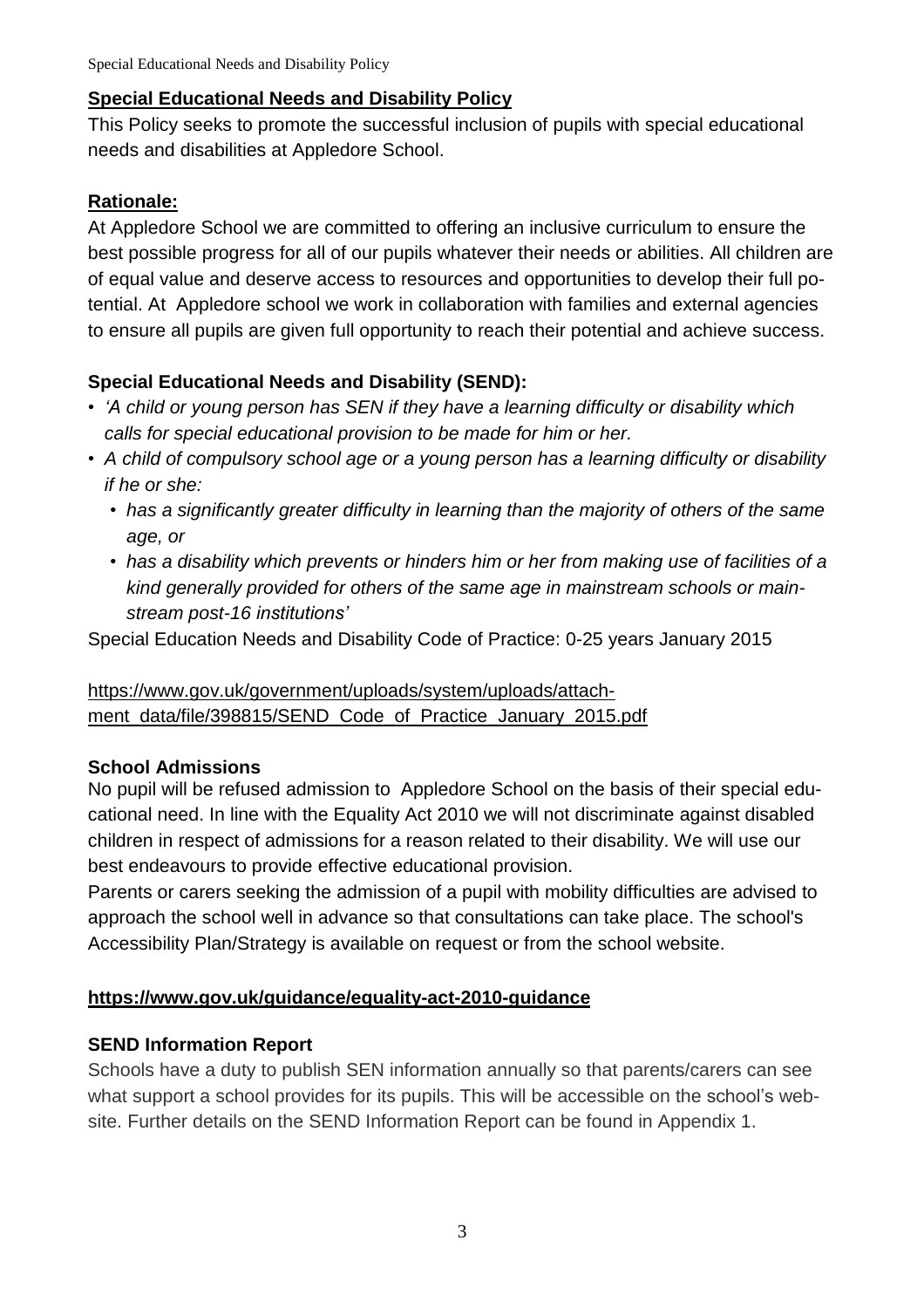## **1. Aims and Objectives**

We aim to ensure that pupils' individual special educational needs and disabilities are identified and that the provision made at Appledore School will enable these pupils to make good progress and achieve their potential, and are fully included in all aspects of the school's community.

Appledore School will have regard to the SEND Code of Practice 2015 when carrying out its duties towards all pupils with SEND, and ensure that parents/carers are informed by the school that SEND provision is being made for their child.

#### The specific objectives of our SEN policy are as follows:

- To identify students with special educational needs and disabilities as early as possible and ensure that their needs are met by gathering information from parents/carers, education, health and care services (if appropriate, and early years settings prior to the child's entry into the school).
- To ensure the arrangements identified in individual healthcare plans support pupils with medical conditions to gain access to all school activities. This will be achieved through consultation with health and social care professionals.
- To regularly monitor the progress and development of all pupils to aid the early identification and assessment of pupils with SEND.
- To make appropriate provision to overcome all barriers to learning and to ensure pupils with SEND have full access to the National Curriculum. This will be co- ordinated by the SENCo and Headteacher. The provision will be carefully monitored and regularly reviewed in order to ensure that individual targets are being met and identified needs are catered for.
- To ensure that well-targeted professional development including training facilitates staff to achieve a high level of SEND expertise to meet a wide range of needs across the school.
- To promote effective partnership and communication with parents/carers, pupils, children's service and all other agencies ensuring that:

-learners express their views and are fully involved in decisions which affect their education;

-parents/carers are informed of their child's special needs, and work with them to gain a better understanding of their child, and involve them in all stages of their child's education, including supporting them in terms of understanding SEND procedures/practices and providing regular feedback on their child's progress;

-there is co-operation and productive partnerships with the Local Authority and other external agencies, and there is a multi-professional approach to meeting the needs of all vulnerable learners;

-the environment created meets the special educational needs of each child in order that they can achieve their learning potential and can be included in activities alongside their peers/pupils who do not have SEND.

- To have regard to guidance detailed by Devon County Council.
- To recognise the importance of 'preparation for adulthood' right from the start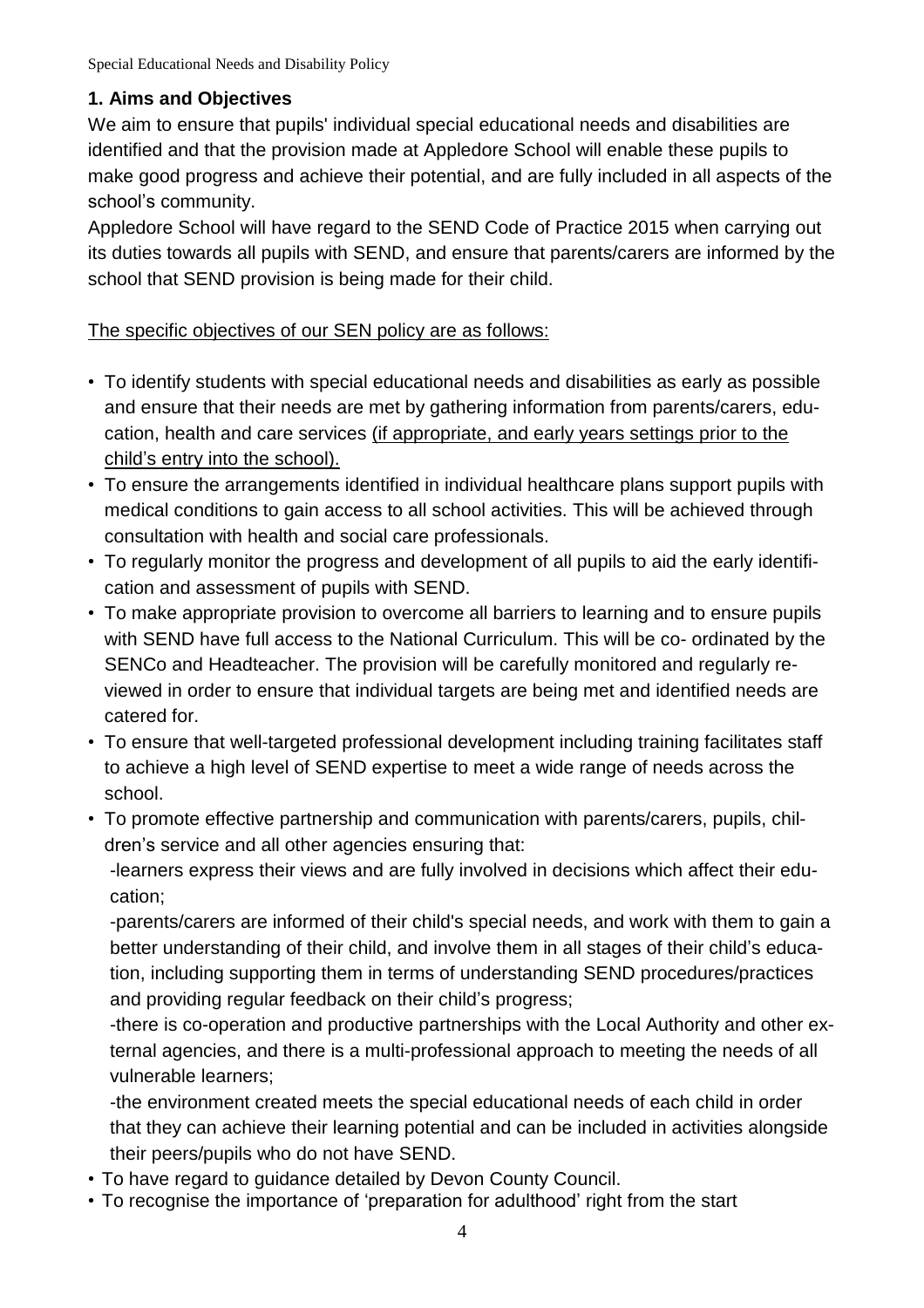There may be times in a pupil's school career when they are identified as having a Special Educational Need. These pupils will be provided with intervention and/or support that is 'additional to or different from' the normal differentiated curriculum. This may be on an ongoing basis or for a limited time. Many pupils with sensory and/or physical disabilities may require adaptations, termed reasonable adjustments, under the Equality Act 2010.

# **2. Areas of Special Educational Need**

Under the SEND Code of Practice 2015 pupils identified as having a special educational need (SEN) will be considered within one or more of the following categories of need:

# *Cognition and Learning;*

Children with learning needs may learn at a slower pace than other children and may have difficulty developing literacy or numeracy skills or understanding new concepts. Learning needs may be in addition to or as a result of other special educational needs.

Children with a specific learning difficulty (SpLD) will have difficulties related to one or more of dyslexia (reading and spelling), dyscalculia (maths), dyspraxia (co-ordination) and dysgraphia (writing).

Learning difficulties cover a wide range of needs, including moderate learning difficulties (MLD), severe learning difficulties (SLD), where children are likely to need support in all areas of the curriculum and associated difficulties with mobility and communication, through to profound and multiple learning difficulties (PMLD), where children are likely to have severe and complex learning difficulties as well as a physical disability or sensory impairment.

Cognition and Learning needs include:

- Specific learning difficulties (SpLD)
- Moderate learning difficulties (MLD)
- Severe learning difficulties (SLD), and
- Profound and multiple learning difficulties (PMLD)

# *Social, Emotional and Mental Health Difficulties*

Children may experience a wide range of social and emotional difficulties which manifest themselves in many ways. These may include becoming withdrawn or isolated, as well as displaying challenging, disruptive or disturbing behaviour. These behaviours may reflect underlying mental health difficulties such as anxiety or depression, self-harming, substance misuse, eating disorders or physical symptoms that are medically unexplained.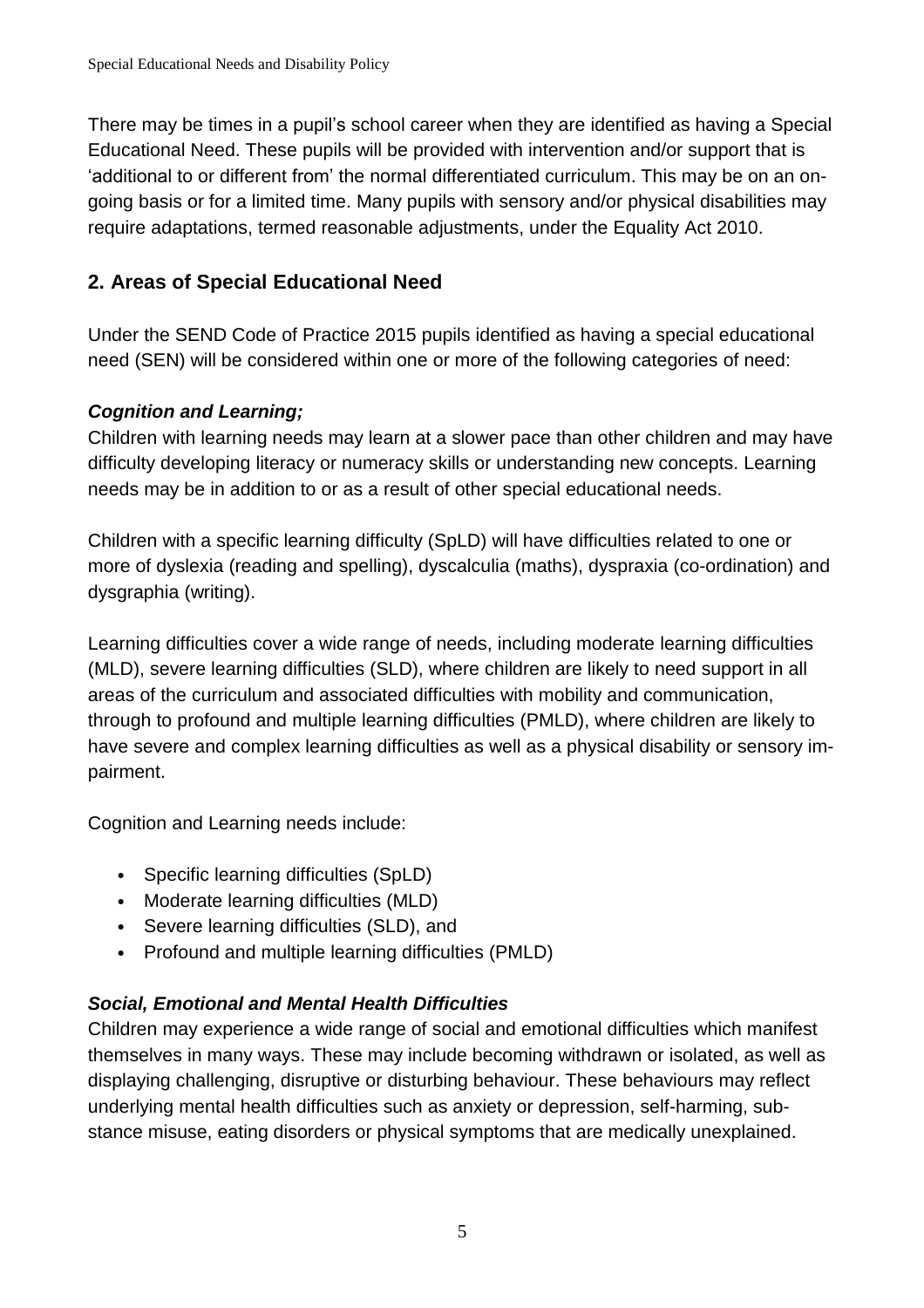Other children may have disorders such as attention deficit disorder, attention deficit hyperactive disorder, conduct disorder or attachment disorder.

Social, Emotional and Mental Health Difficulties include:

- ADD
- ADHD
- Attachment Disorder

At Appledore School, we always seek to address the underlying cause of the presenting behaviour. This means a collaboration where appropriate of family and health colleagues which supports the child's needs.

# *Communication and Interaction needs*

Children with speech, language and communication needs (SLCN) have difficulty in communicating with others. This may be because they have difficulty saying what they want to, understanding what is being said to them or because they do not understand or use social rules of communication.

The profile for every child with SLCN is different and their needs may change over time. They may have difficulty with one, some or all of the different aspects of speech, language or social communication at different times of their lives. Children with autism, including Asperger's Syndrome, are likely to have particular difficulties with social interaction. They may also experience difficulties with language, communication and imagination, which can impact on how they relate to others.

Communication and Interaction needs include:

- Speech, language and communication needs (SLCN)
- Autism (including Asperger Syndrome)

# *Sensory and/or Physical needs*

Some children require special educational provision because they have a disability and this prevents or hinders them from making use of the educational facilities generally provided. These difficulties can be age related and may fluctuate over time.

Many children with vision impairment (VI), hearing impairment (HI) or a multi-sensory impairment (MSI) will require specialist support and/or equipment to access their learning. Children with an MSI have a combination of vision and hearing difficulties. Some children with a physical disability (PD) require additional ongoing support and equipment to access all the opportunities available to their peers.

Sensory and/or physical needs include:

- Visual impairment (VI)
- Hearing impairment (HI including Deaf and hearing impairment)
- Multi-sensory impairment (MSI sometimes referred to as DeafBlind)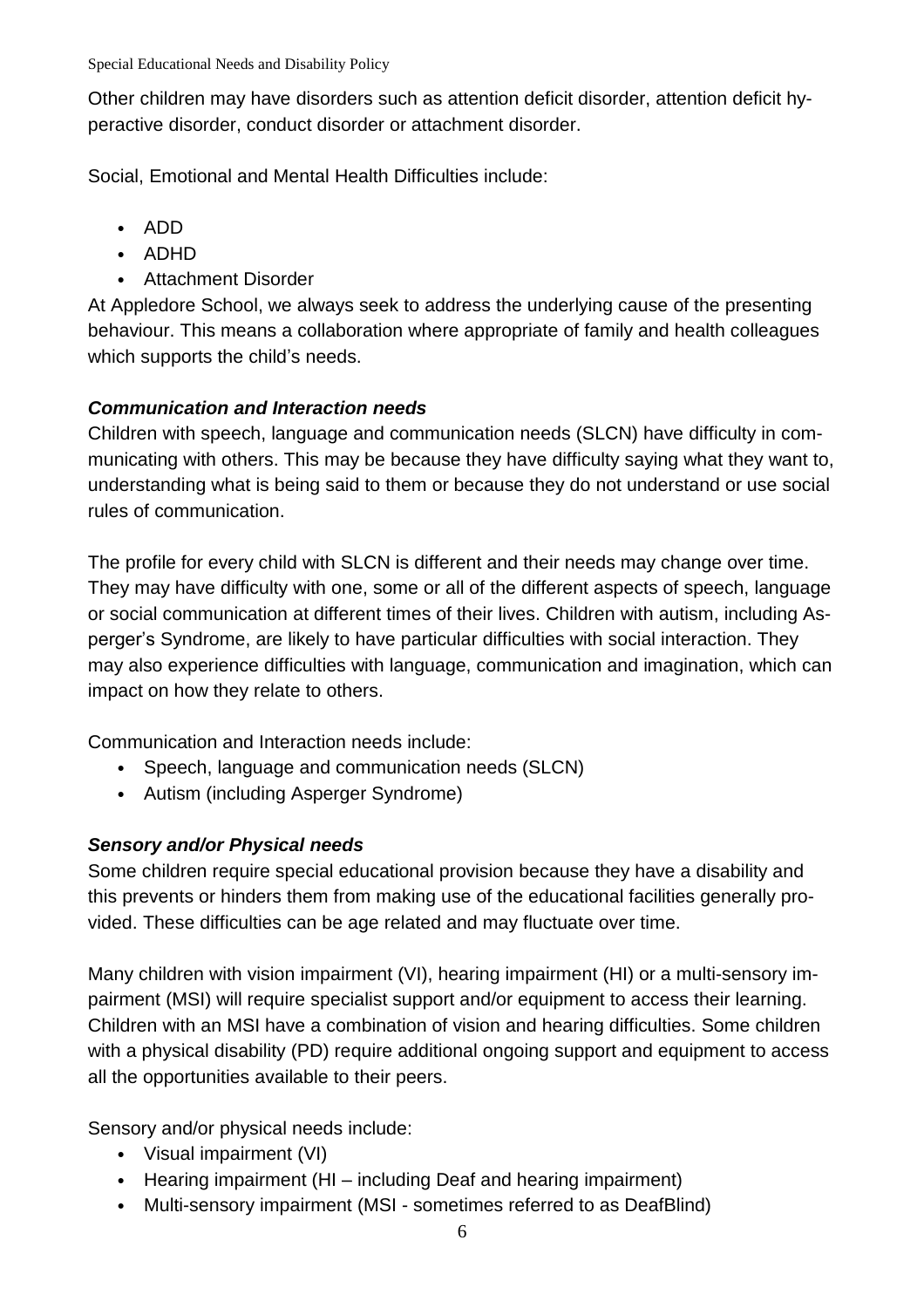• Physical disability (PD).

# **3. A Graduated Response to Special Educational Needs and/or Disabilities**

# *Early Concerns*

The progress made by all pupils is regularly monitored and reviewed by the school. Initially, any concerns raised by teachers, parents/carers or other agencies are addressed by appropriate differentiation within the classroom and a record is kept of any strategies or interventions that are used to support the pupil. This can then be reviewed in any further discussions if the concerns persist.

If a pupil continues to raise concerns the class teacher will work with the school's Special Educational Needs Coordinator (SENCo) to assess if the pupil has a special educational need and agree the appropriate support. Details of assessment tools and materials used in Appledore School can be found in **Appendix 2 (School to define)**.

In some cases it may be necessary to seek assessment by or advice from an external professional such as a specialist teacher or educational psychologist. This will always be discussed and agreed with the pupil's parents/carers.

When the school is considering whether a pupil has a special educational need one or more of the concerns below may be observed:

- *Makes little or no progress even when teaching approaches are targeted particularly in a pupil's identified area of weakness;*
- *Shows signs of difficulty in developing literacy or mathematics skills which result in poor attainment in some curriculum areas;*
- *Persistent emotional or behavioural difficulties which are not resolved by appropriate behaviour management strategies;*
- *Has sensory or physical problems and continues to make little or no progress despite the provision of specialist equipment;*
- *Has communication and /or interaction difficulties and continues to make little or no progress despite the provision of an appropriate differentiated curriculum.*
- *Has emotional or behavioural difficulties which substantially and regularly interfere with the pupil's own learning or that of the class groups, despite having an individualised behaviour support programme;*
- *Has SEND or physical needs that require additional specialist equipment or regular advice or visits by a specialist service;*
- *Has a communication and/or an interaction difficulty that impedes the development of social relationships and cause a substantial barrier to learning.*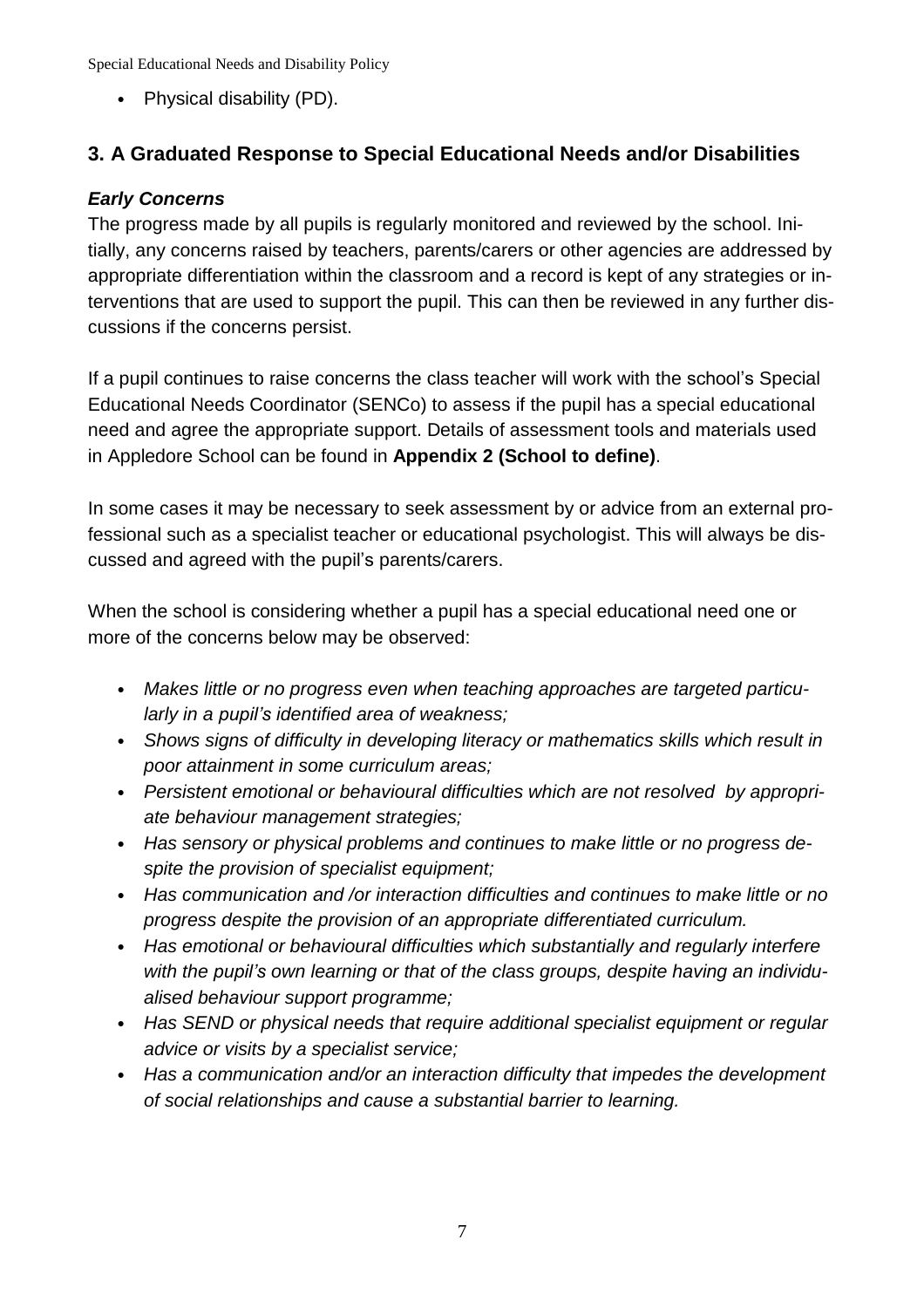Where it is determined that a pupil does have Special Educational Needs and/or a Disability (SEND) the parents/carers will be formally advised. The school will take appropriate action to support learning and put effective special educational provision in place. This is termed **SEN support**.

# **SEN Support**

The aim of formally identifying a pupil with SEND is to ensure that any action the school takes is an effective provision which seeks to meet the child's needs and remove the identified barriers to learning. . The school will ensure any actions taken support the pupil to make good progress in their learning and achieve positive outcomes.

This is known as **the Graduated Approach (See Appendix 3)**:

- **\*Assess**
- **\*Plan**
- **\*Do**

# **\*Review**

This is an ongoing cycle to enable the provision to be refined, revised and adjusted to enable greater understanding of the needs of the pupil as they develop. This cycle enables the identification of those interventions which are the most effective in supporting the pupil to achieve good progress and outcomes.

#### **Assess**

Assessment involves analysing the pupil's needs in their area of need. Evidence from the class teacher's assessment and experience of working with the pupil, details of previous progress and attainment, comparisons with peers and national data, as well as the views and experience of parents and carers are explored. The pupil's views and, where relevant, advice from external support services will also be considered. Any parental concerns will be noted and compared with the school's information and assessment data on how the pupil is progressing. This analysis will require a regular review to ensure that support and intervention is matched to need, that barriers to learning are clearly identified and being overcome and that the interventions being used are developing and evolving as required. Where external support staff are already involved their work will help inform the assessment of need. If they are not involved they may be contacted, if this is felt to be appropriate, following discussion and agreement from parents.

#### **Plan**

Planning will involve consultation between the teacher, SENCo and parents/carers to agree any adjustments, interventions and support that are required; the impact on progress, development and or behaviour that is expected and a clear date for review. Parental involvement may be sought, where appropriate, to reinforce or contribute to the progress at home. All those working with the pupil, including support staff, will be informed of the pupil's individual needs, the support that is being provided, any particular teaching strategies/approaches that are being employed and the expected outcomes.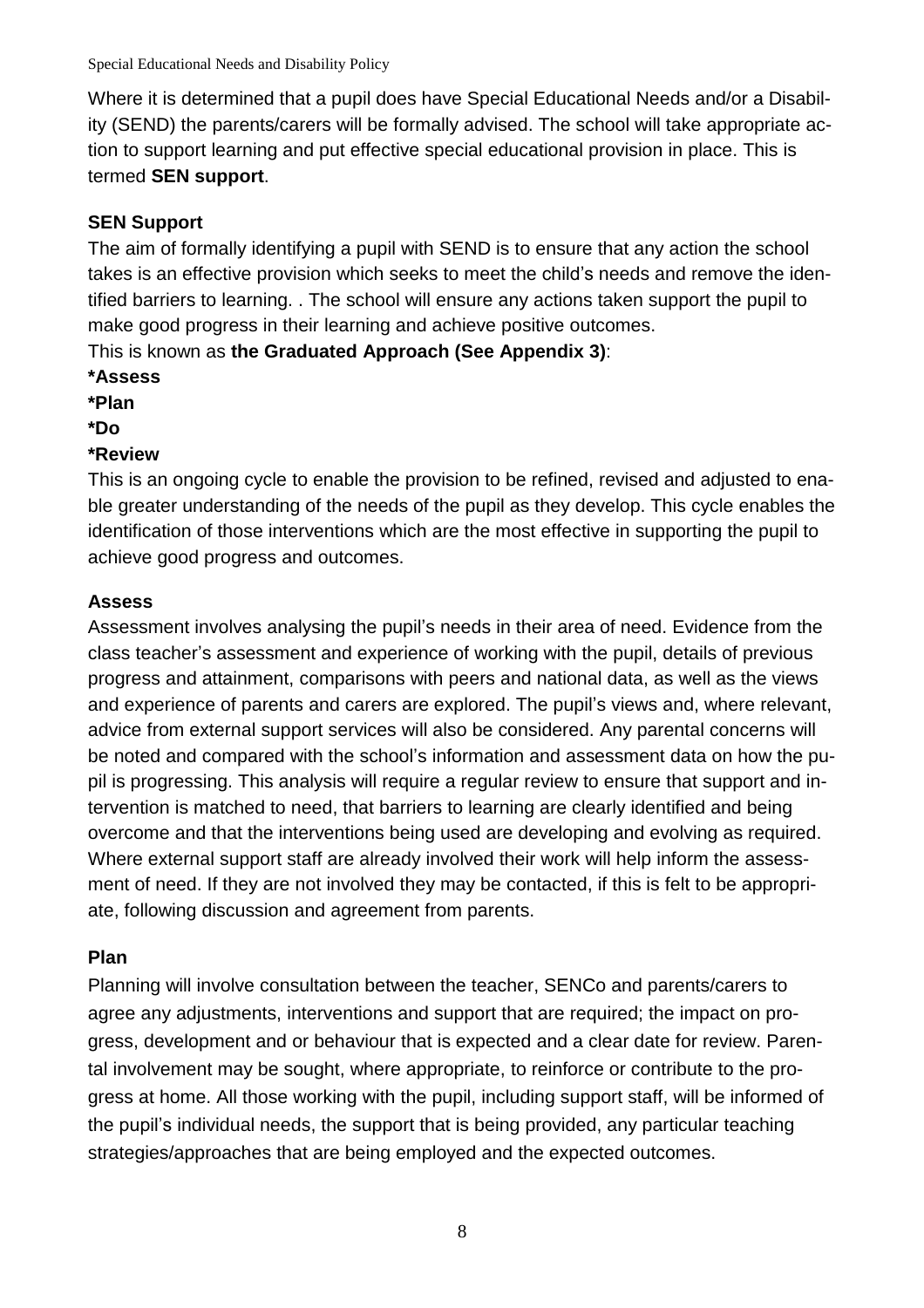The agreed plan will be drawn up and shared with relevant staff and parents/carers. Clear targets and information will be stored on the plan. At Appledore School we call these plans xx.

# **Do**

The class teacher remains responsible for working with the child on a day-to-day basis. They will retain responsibility even where the interventions may involve group or one-toone teaching away from the main class teacher. They will work closely with teaching assistants to plan and assess the impact of support and interventions and links with classroom teaching. The SENCo will monitor the progress pupils with SEN, and where required, provide further support and assessment of the pupil's strengths and needs. The SENCo will advise and support the class teacher to implement further additional support and guidance, where required.

#### **Review**

The review of a child's progress will be made regularly throughout the school year. The review process will evaluate the impact and quality of the support and interventions. It will also take account of the views of the pupil and where necessary their parents/carers. The class teacher, in conjunction with the SENCo, will revise the support and outcomes based on the pupil's progress and development and make any necessary adjustments to move the pupil forward. This will be carried out in consultation with parents/carers and the pupil.

#### **Further details of Devon's Graduated Approach can be found in Appendix 2.**

#### **4. Statutory Assessment of Education, Health and Care (EHC) needs**

Where, despite the school having taken relevant and purposeful action to identify, assess and meet the Special Educational Needs and/or Disabilities of the pupil, the child has not achieved the expected progress, the school or parents/carers should consider requesting an Education, Health and Care (EHC) needs assessment. The application for an Education, Health and Care Plan will combine information from a variety of sources including: Parents and Carers, Teachers, SENCO, educational professionals, Children's Social Care and Health professionals. Much of this information will be evidence already collected by the school and will relate to the current provision provided, the actions the school has taken, and the preliminary outcomes of targets set. A decision will be made by the SEN 0- 25 Team about whether or not the child is eligible for an EHC needs assessment.

Parents have the right to appeal against a decision not to initiate a statutory assessment. Information to support parents with this is via the Devon County Council website link:

[https://new.devon.gov.uk/educationandfamilies/special-educational-needs-and-disability](https://new.devon.gov.uk/educationandfamilies/special-educational-needs-and-disability-send-local-offer/support-education-health-and-care/education-health-and-care-ehc-plans)[send-local-offer/support-education-health-and-care/education-health-and-care-ehc-plans](https://new.devon.gov.uk/educationandfamilies/special-educational-needs-and-disability-send-local-offer/support-education-health-and-care/education-health-and-care-ehc-plans)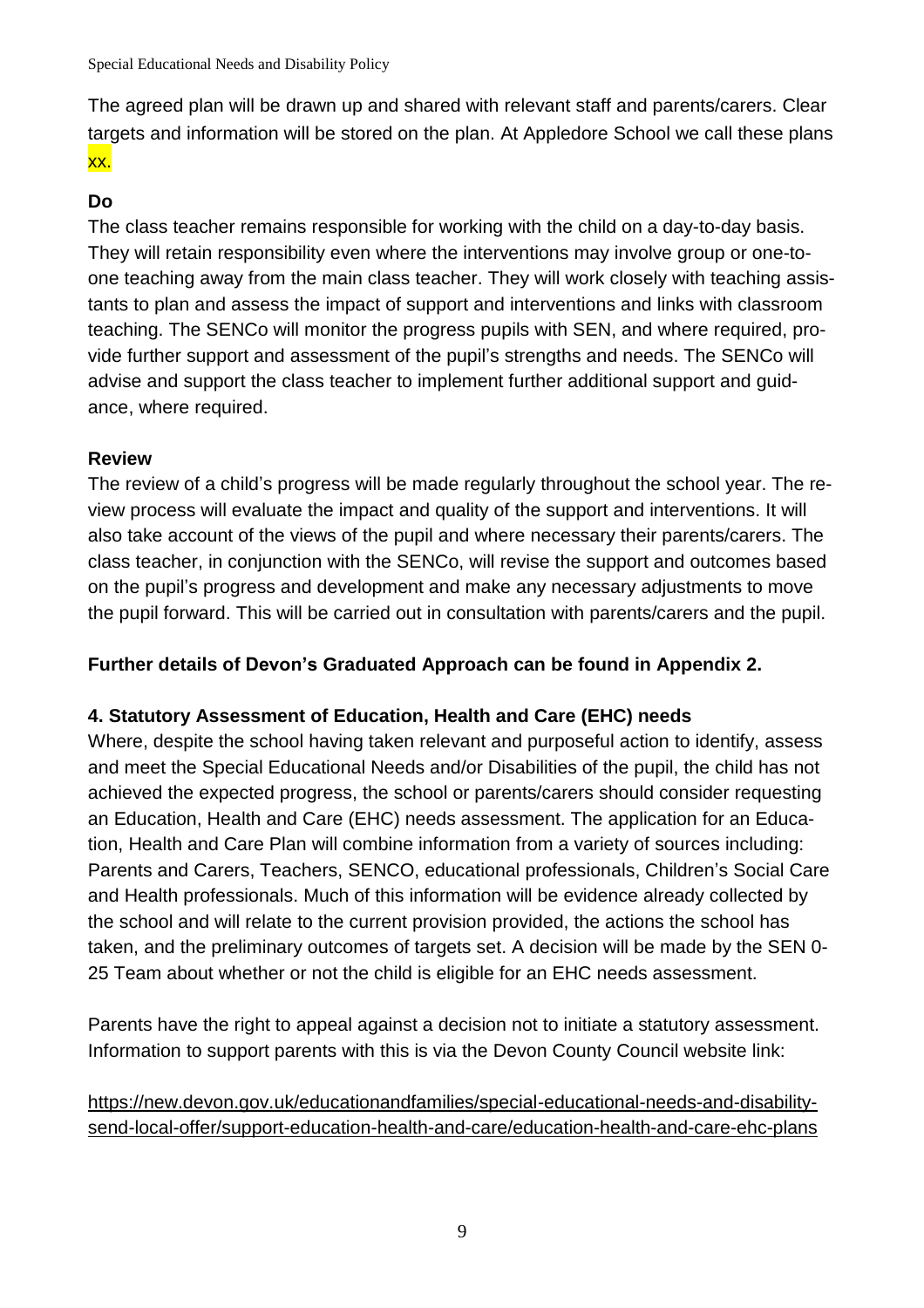Where a pupil has an Education Health and Care Plan (EHCP), the Local Authority must review the EHCP every twelve months as a minimum. Schools have a duty to co-operate therefore Appledore School will hold annual review meetings on the behalf of Devon Local Authority (LA) and complete the appropriate paperwork for this process. For further SEND information parents/carers are also encouraged to visit the Devon County Council Local Offer website [www.devon.gov.uk/send.](http://www.devon.gov.uk/send)

As required in the SEND Code of Practice (2015) Devon has an independent support body for parents and their website address is:

#### <https://www.devonias.org.uk/>

#### **5. SEND Funding**

Schools receive a basic entitlement funding, sometimes referred to as Element 1, the AWPU (Average Weighted Pupil Unit). Schools are expected to meet the needs of **all** learners from this allocation.

Additional funding which comes into school for pupils with SEND is allocated according to various data contexts and other demographic factors. Pupils who are identified as having a Special Educational Need are supported using this additional funding – usually referred to as Element 2.

The high needs block funding for pupils who require a personalised arrangement (which is an Education, Health & Care Plan - EHCP) is allocated per pupil upon application by the school with evidence of rationale for need. The Local Authority make decisions about how much this top up funding will be per pupil. This is referred to as Element 3. Within this Element, there are descriptors which define the levels of funding allocated.

A full explanation of Devon SEND funding to schools can be found at:

#### <https://www.devon.gov.uk/supportforschools/finance/additional-educational-needs>

At Appledore school. We review our SEND budget throughout the year and allocate our SEND funds carefully in order to support our SEND cohort. This is monitored by governors and through the use of the Devon SEND Funding Evaluation Tool.

#### **Personal Budgets**

Personal Budgets are only available to pupils with an Education, Health and Social Care Plan (EHCP) or pupils who are currently under-going a needs assessment for an EHCP. Funding can be made available to parents/carers as a personal budget for them to commission their own provision for their child under certain conditions.

#### **6. Responsible Persons**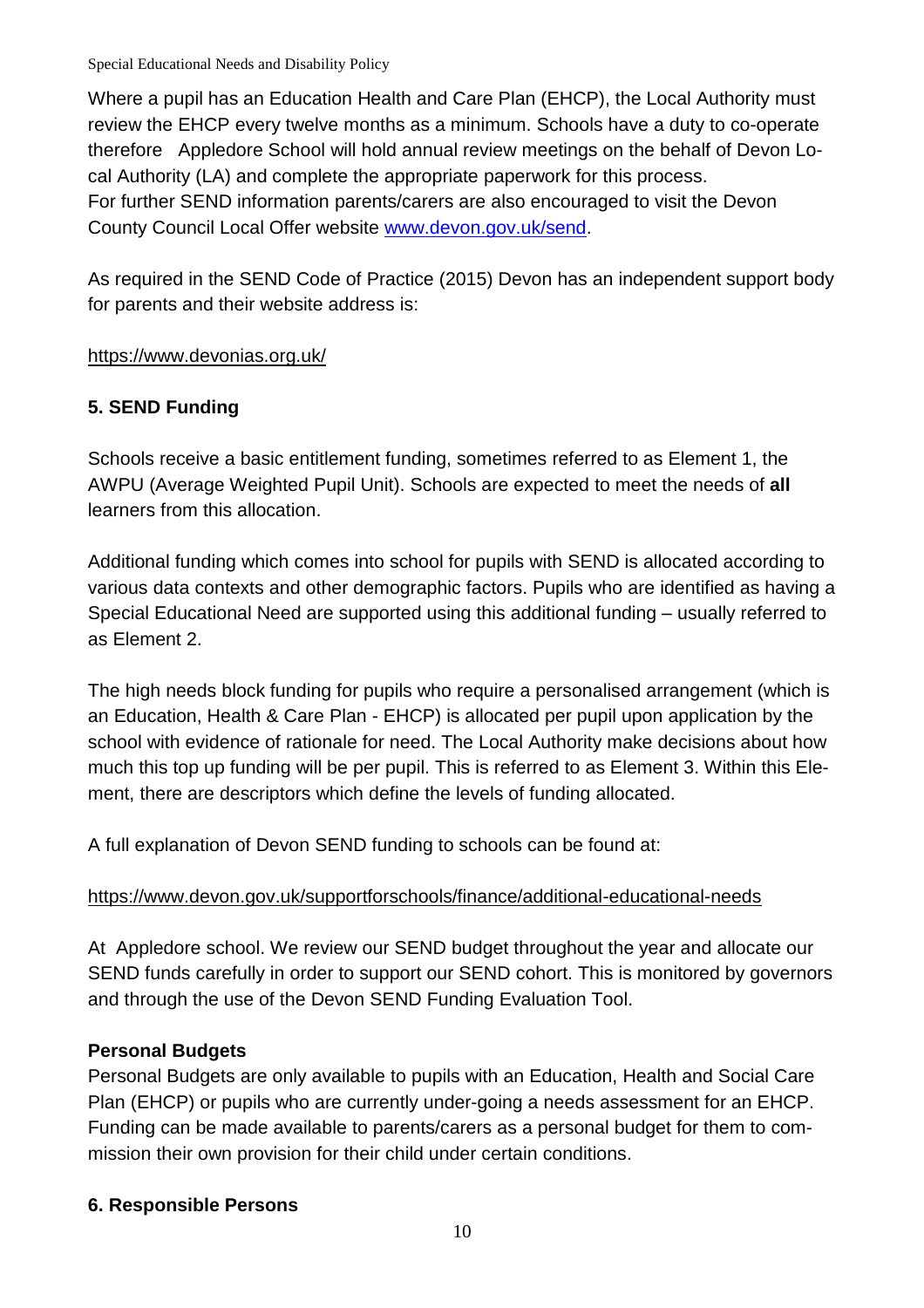Provision for pupils with special educational needs is a matter for the school as a whole. In addition to the Governing Body, the Head Teacher, SENCo and all members of staff have important role and responsibility to support pupils with SEND.

## **The Governing Body:**

The Governing Body endeavours to follow the guidelines as laid down in the SEND Code of Practice (2015) to:

- use their best endeavours to make sure that a child with SEND gets the support they need – this means doing everything they can to meet children and young people's Special Educational Needs
- ensure that children and young people with SEND engage in the activities of the school alongside pupils who do not have SEND
- designate a teacher to be responsible for co-ordinating SEND provision the SEND co-ordinator, or SENCO. This person must be a qualified teacher and must hold the National Award for SEN Coordination (if appointed after 2008).
- inform parents/carers when they are making special educational provision for a child
- prepare and publish an annual SEND information report and their arrangements for the admission of disabled children, the steps being taken to prevent disabled children from being treated less favourably than others, the facilities provided to enable access to the school for disabled children and their accessibility plan showing how they plan to improve access progressively over time

#### **The Head Teacher is responsible for:**

The day-to-day management of all aspects of the school's work, including provision for educational needs.

- Keeping the Governing Body informed of all developments with regard to SEND.
- Informing parents of the fact that SEND provision has been made for their child.

# **The SENCo role involves:**

- Overseeing provision for children with SEND. (Special Educational Needs and/or Disabilities).
- Co-ordinating and evaluating provision, including interventions, for children with SEN.
- Liaising with, supporting advising and training teachers whenever necessary.
- Interpreting legal requirements for staff, parents and governors.
- Overseeing the records of all children with SEND and ensuring these are kept up to date.
- Liaising with parents/carers of children with SEND.
- Organising and delivering in-service training in order to meet the needs of staff.
- Liaising with external agencies including the LA's support and educational psychology services, health and social services and voluntary bodies.
- Overseeing the Assess, Plan, Do Review (APDR) process for all SEND pupils.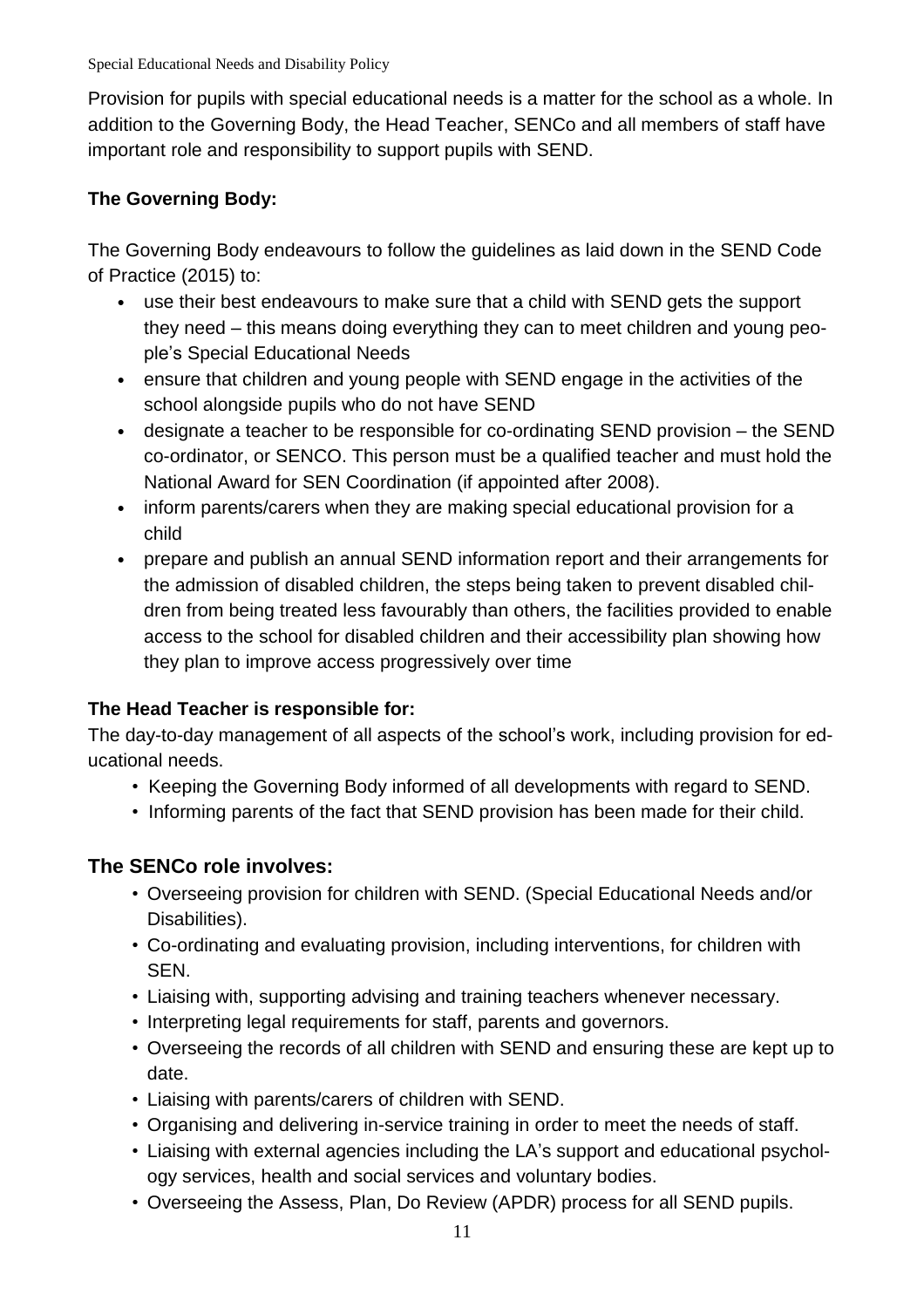Parents/carers of a child with SEND support will have the opportunity to meet with the SENCo at least *XXX* times a year formally. The SENCo is happy to meet with parents/carers, without prior arrangement, whenever possible.

# *All Teaching and Non-Teaching Staff:*

- All staff are aware of the school's SEND policy and the procedures for identifying, assessing and making provision for pupils with special educational needs.
- Class teachers are fully involved in providing high quality teaching, differentiated for individual pupils. This includes reviewing and, where necessary, improving, their understanding of strategies to identify and support vulnerable pupils Class teachers are responsible for setting suitable learning challenges and facilitating effective special educational provision in response to pupils' diverse needs in order to remove potential barriers to learning. This process should include working with the SENCo to carry out a clear analysis of the pupil's needs, utilising the teacher's assessment and experience of the pupil as well as previous progress and attainment.
- Teaching assistants will liaise with the class teacher and SENCo on planning for learning, on the pupil's response, and on the progress being made so support staff can contribute effectively to the graduated response, (assess, plan, do, review).

# **7. Pupil Voice**

The Code of Practice 2015 has a theme throughout which highlights the importance of the views of SEND pupils. At Appledore School we will always endeavor to ascertain pupils views for reviews and planning. Wherever possible, these views will be recorded and embedded into planning and review documents.

Teaching staff will seek the pupil's views of their strengths and difficulties regarding their progress prior to review meetings. Pupils will be given opportunities to reflect upon their progress and identify areas that they still require support for.

# **8. Children with Medical Needs**

Appledore School recognises that students with medical conditions should be supported so that they have full access to education, including school trips and physical education. Some students with medical conditions may be disabled and where this is the case the school/academy will comply with its duties under the Equality Act 2010.

Arrangements that are in place to support pupils with medical conditions can be found by accessing the school's *Children with Medical Needs Policy for further details.*

# **Accessibility**

The Disability Discrimination Act 1995 (DDA) as amended by the SEN and Disability Act 2001 and the Equality Act 2010, places a duty on all schools and Local Authorities to plan to increase over time the accessibility of schools for disabled pupils. For further information on the school's current Accessibility Plan and Disability Policy please contact the SENCo or see Appledore School's Accessibility Plan on the school website.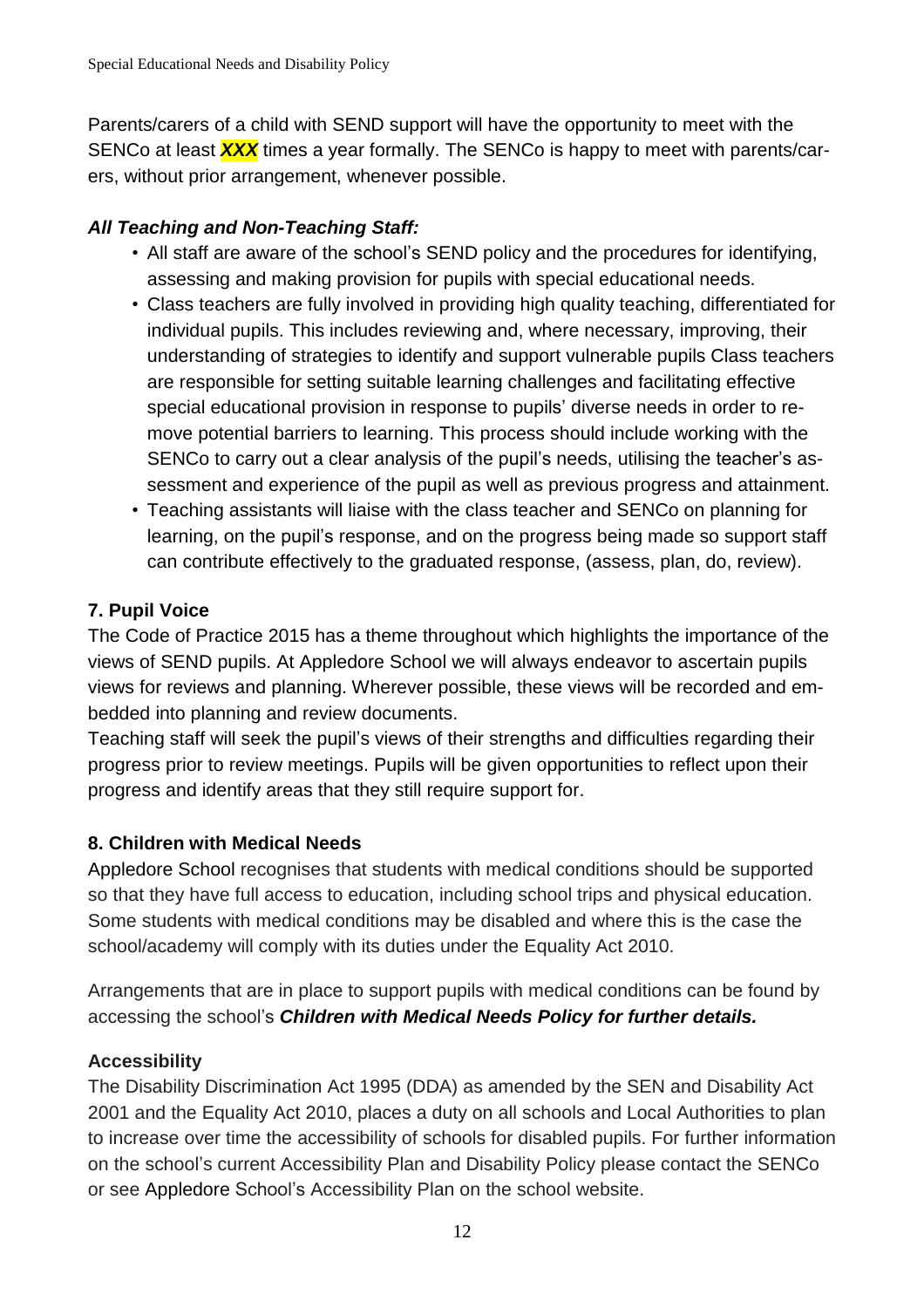# **Children in Care:**

When a child is in care, the carers are accorded the same rights and responsibilities as parents. The school has both an appointed member of staff and a governor for Looked after Children. The SENCO will liaise closely with the designated member of staff where the pupil also has a SEN to ensure provision is appropriate.

**9. Working in partnership with Parents and Carers** Appledore School will actively seek the involvement of parents/carers in the education of their children. It is recognised that it is particularly important with pupils who have special educational needs and/or disabilities where the support and encouragement of parents is often the crucial factor in achieving success.

Parents will always be kept up to date about the Special Educational Needs of their children in accordance with the recommendations outlined in the Code of Practice. Communications between Home and the school will be consistently maintained, this could be via email, phone calls, Home-School book.

Parents/carers will be fully consulted before the involvement of external support agencies with their children, and will be invited to attend any formal review meetings at all stages.

Parents/carers are encouraged to seek help and advice from Independent Information Advice and Support services, including Devon Information and Advice Service (DIAS). These are able to provide impartial and independent advice, support and information on special educational needs and disabilities.

# <https://www.devonias.org.uk/>

# **10. External Support Services**

External support services play an important part in helping the school identify, assess and make provision for pupils with special education needs and/or disabilities. Liaison with external agencies supplements the support and assessment of the needs of

individual pupils. Regular liaison is maintained with the following external agencies:

Babcock SEN Advisory Teams;

Educational Psychology Services Social, Emotional & Mental Health Team Communication & Interaction Team Sensory Impairment Team (Hi/Vi/MSI) Physical Disability and IT Team Children's Social Care Speech & Language Therapy **CAMHS** Occupational Health Physiotherapy School Nurse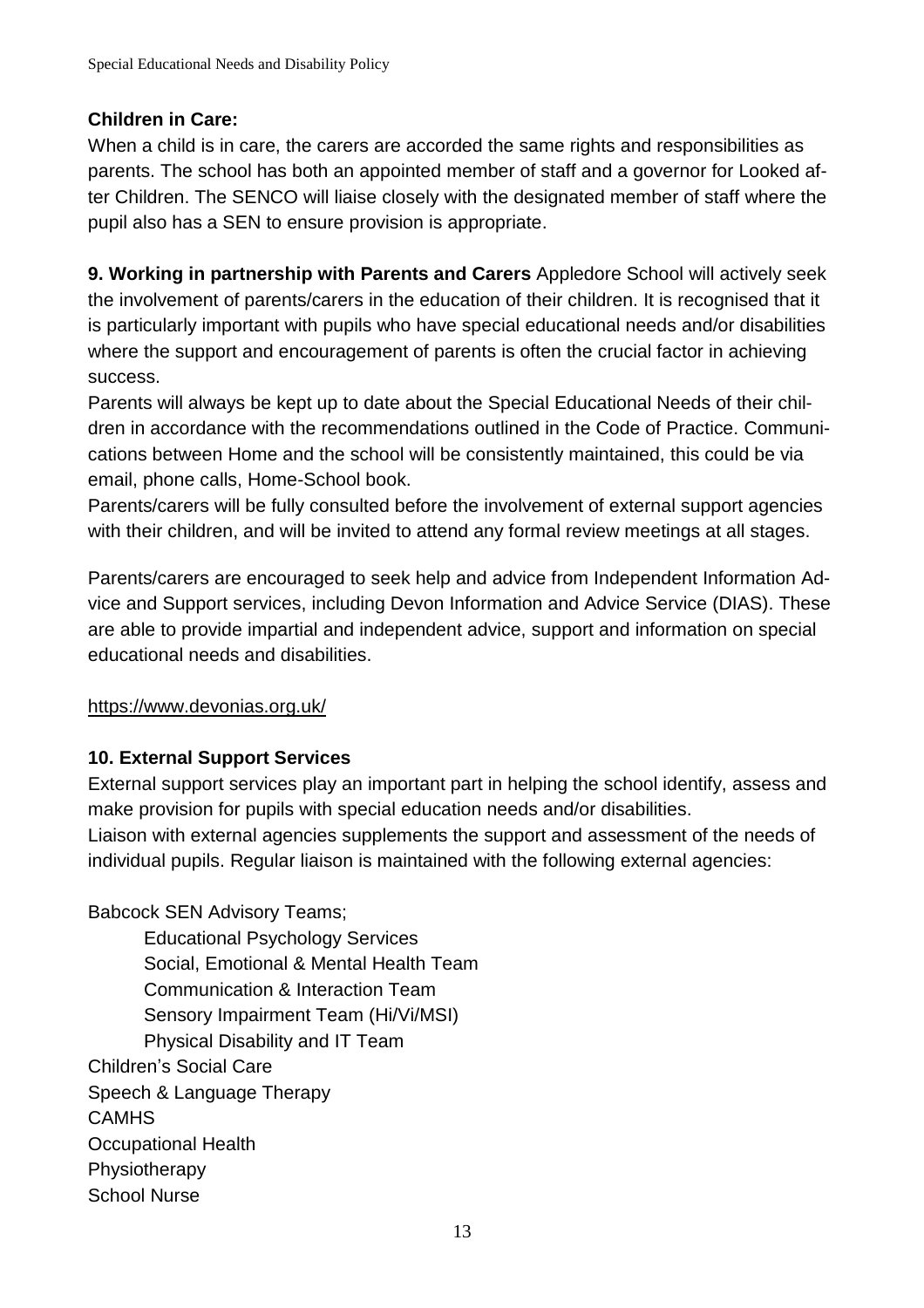Virtual school for Looked after Children EWO

# **11. Transition**

A change of school, class and staff can be an exciting, yet anxious time for all pupils. We recognise that this can be very challenging for some pupils with SEND. We endeavour to make sure these periods of change are carefully managed in a sensitive way to provide continuity of high quality provision and reassurance to pupils and families.

# **12. Responding to Complaints**

The procedures for making a complaint against the school are outlined in the School's Complaints Policy. The policy can be accessed via the school's website or via the school office.

All concerns or enquires about a pupil with special education needs and/or disabilities or the SEND provision should be dealt with by the class teacher, the SENCo or the Headteacher. If a parent/carer does not feel an issue has been resolved effectively please refer to the School's complaints policy here: http://www.appledore-primary.devon.sch.uk/

# **13. Training and Resources**

Appledore School understands the need for and value of staff development. Training needs of colleagues are identified through appraisal processes, staff questionnaires, feedback from staff training and from discussions during department meetings. SEND training is embedded in the overall planning for school development. Resources and time are allocated to colleagues which ensures they are up to date with SEND procedures, strategies and knowledge.

The SENCO regularly attends Local Authority SENCO network meetings in order to keep up to date with local and national updates in SEND.

# **14. General Data Protection Regulation (GDPR) 2018**

Appledore School collects, uses and stores information about you and may receive information about you from your previous school. This information helps us:

- Support your teaching and learning
- Follow and report on your progress
- Provide the right care and support for you
- Understand how well your school is doing as a whole

The information we keep (although not limited to) includes contact details; assessment marks and results, attendance records; other information such as ethnic group or religion; special educational needs; and any relevant medical information.

We are required (through GDPR)) to take care of all information and we take this responsibility seriously.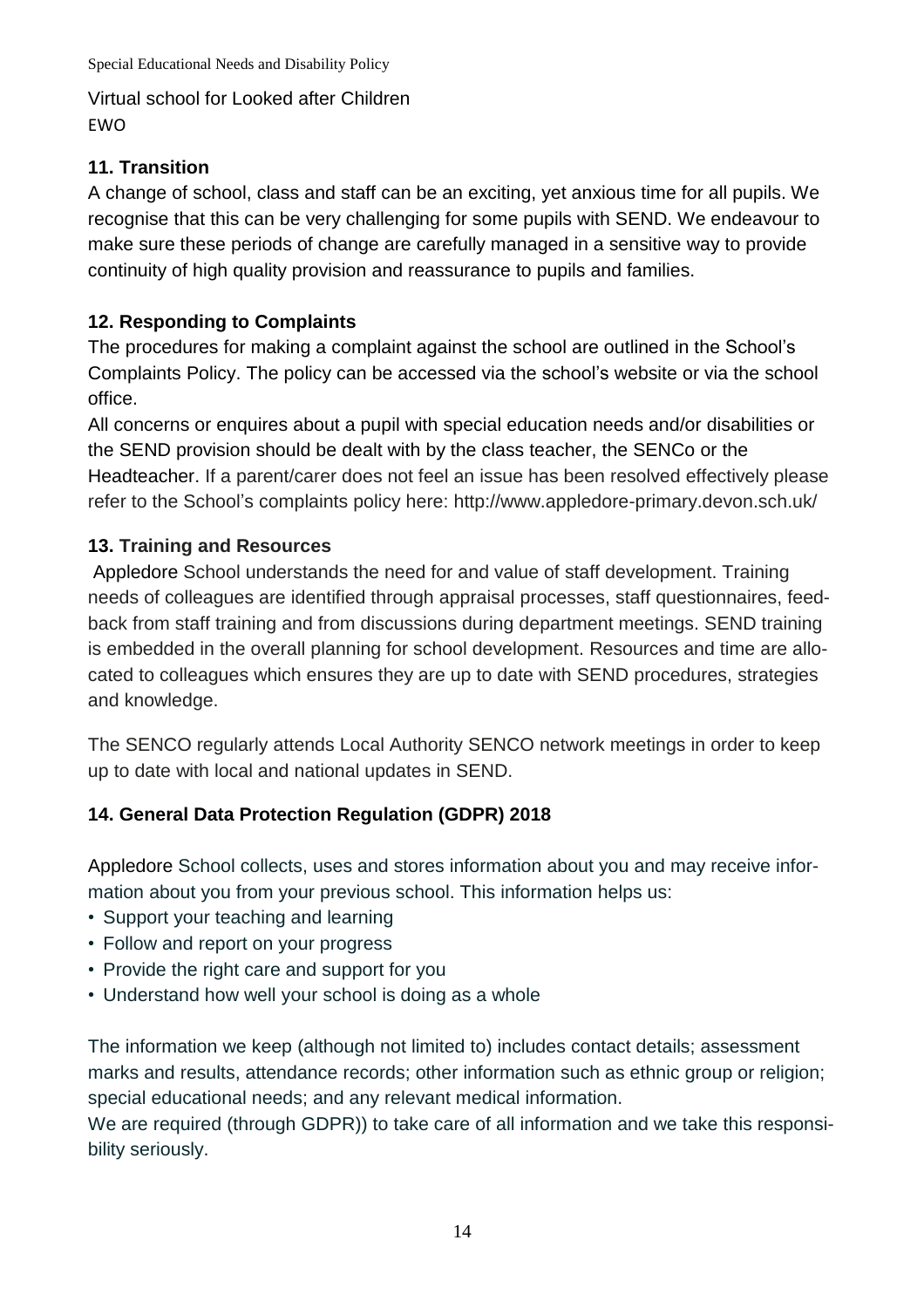We will not give information about you to anyone outside the school without your consent unless the law and our rules permit it. We are required by law to pass some of your information to the Local Authority (LA), and the Department for Education (DfE).

If you require more information about how the Local Authority store this data, you can visit the following website:

#### <https://new.devon.gov.uk/keepingdevonsdata/education-and-learning/>

Please also refer to Appledore School's Privacy Notice on our school website

# **\*\*School to add GDPR information as appropriate to setting**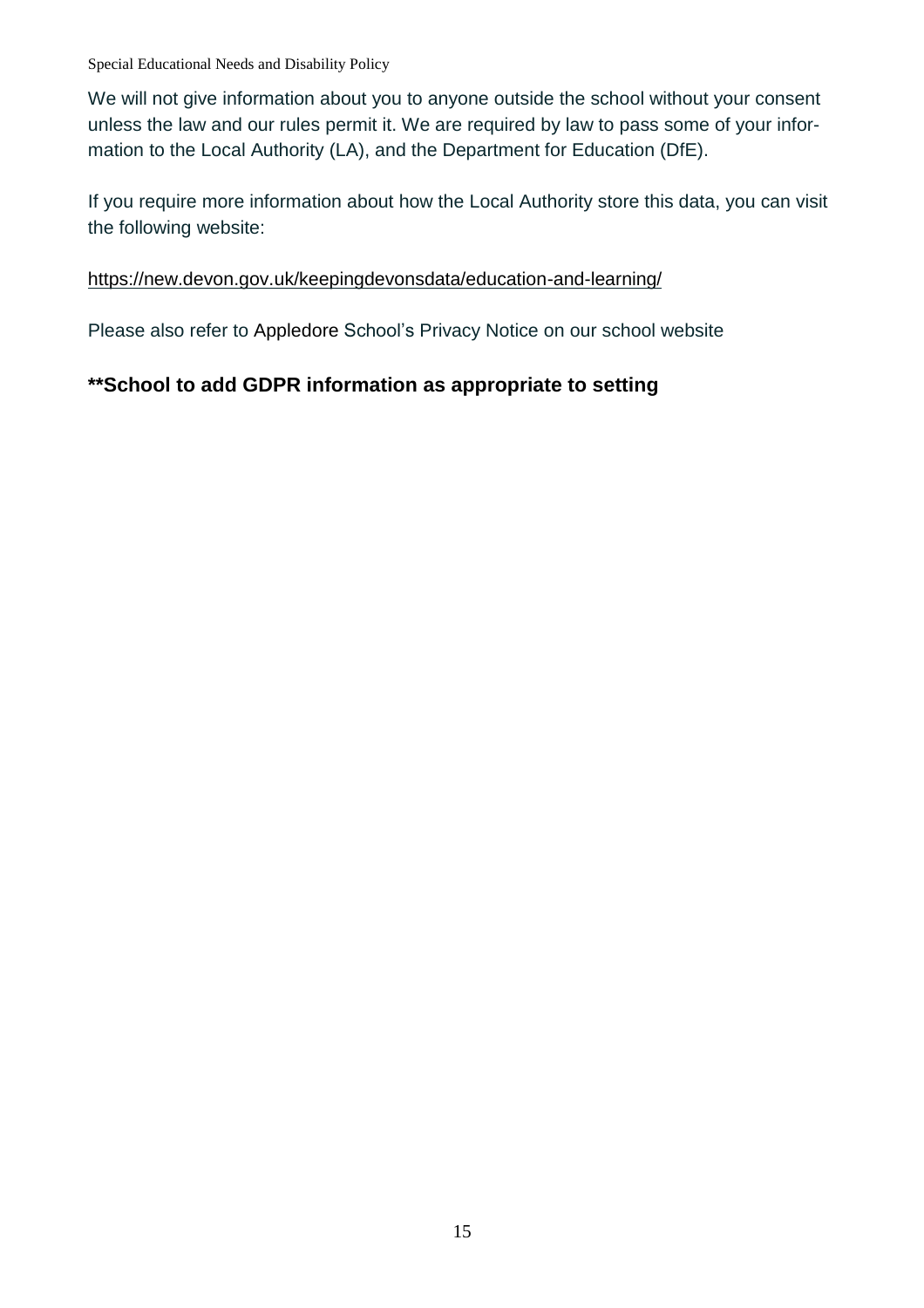#### **Appendix 1** – School SEND Information Report (SIR) **INSERT**

Also available on school website

Insert Appledore School website address here

## **Appendix 2**

Details of assessment tools and materials used in Appledore School. These may include the following:

- Foundation Stage Profile
- SATs and Optional SATs results
- Year 1 phonics Screening Check
- Young's Parallel Spelling Test
- Salford Sentence Reading Test
- Phonic check-lists
- High Frequency word check-lists (reading and spelling)
- Detailed records of work
- Results of standardised and diagnostic tests
- Behaviour charts
- Emotional Literacy Support Assistant, (ELSA)social skills assessments and other social and communication assessments as required
- skills assessments
- Observations made by teacher / teaching assistant / other members of staff
- Pupil comments / opinions on progress (where appropriate)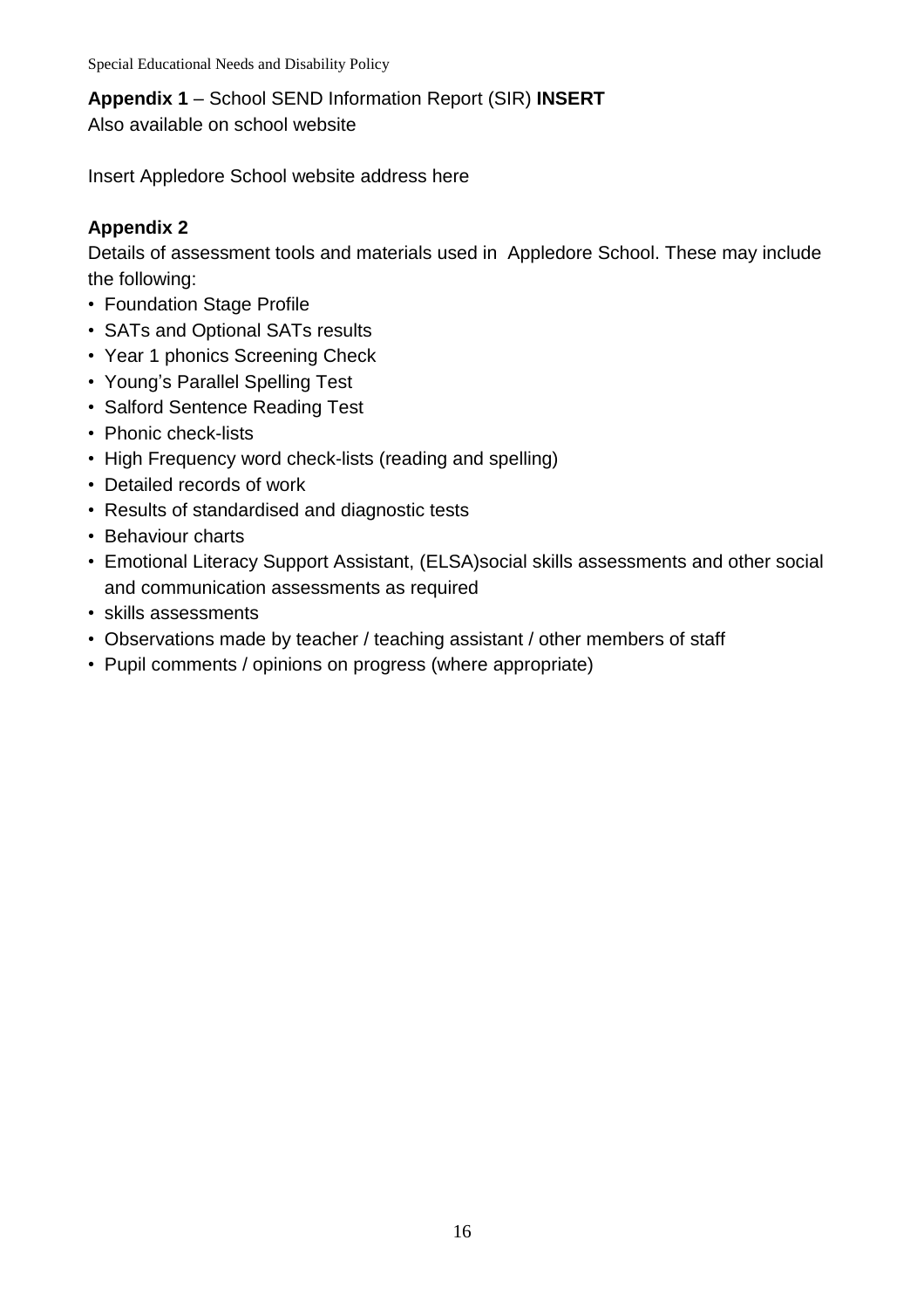#### **Appendix 3**



#### **The Graduated Approach**